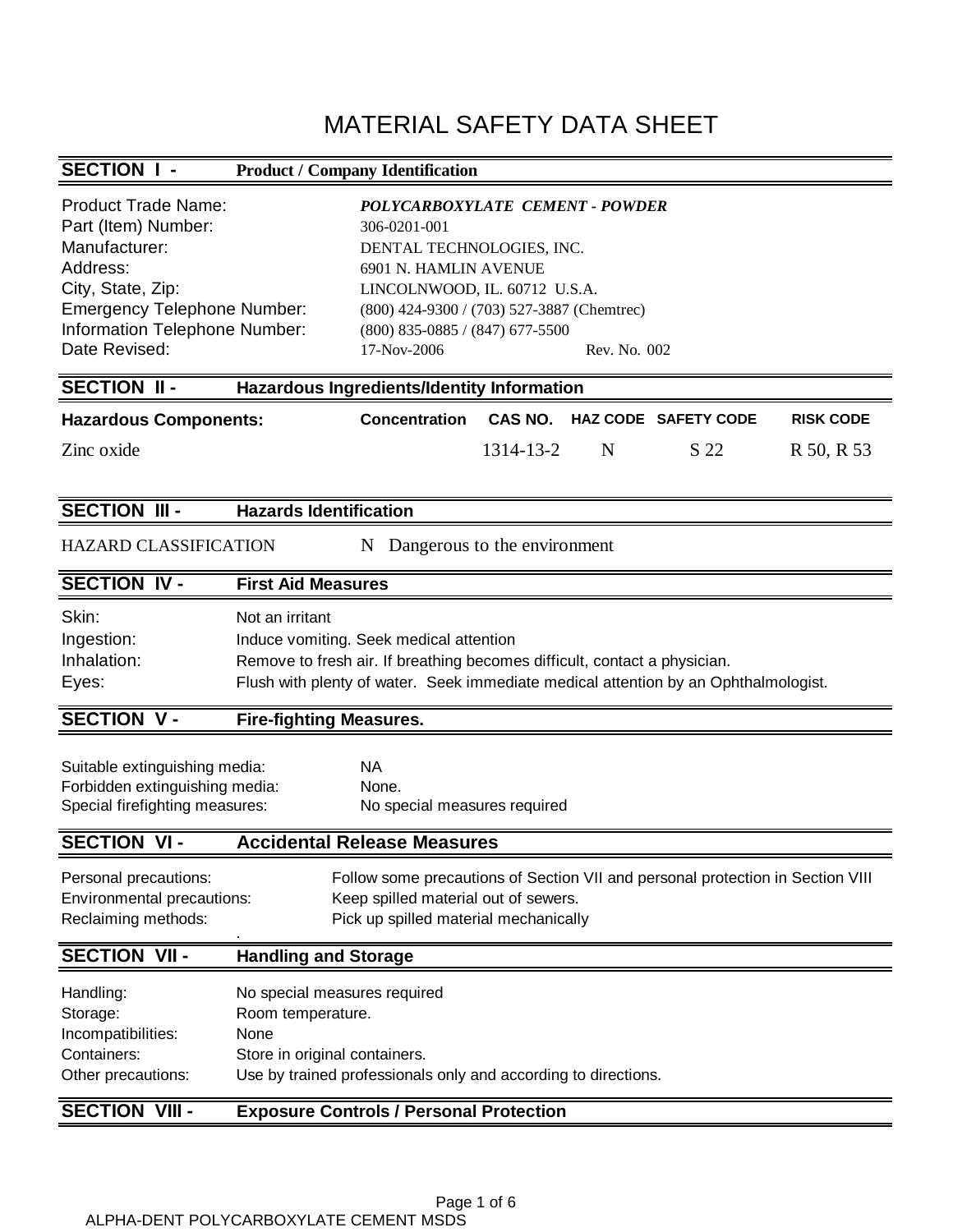| General measures:               | Local exhaust or general ventilation that will reduce airborne dust to less than permissible<br>exposure limits. Ventilation should not be directed to the work area to control airborne dust<br>particulates. Local exhaust system is recommended over general ventilation system as it<br>can control the emissions of the contaminants at its source, preventing dispersion into the<br>general work area. |             |                                                                                                 |  |
|---------------------------------|---------------------------------------------------------------------------------------------------------------------------------------------------------------------------------------------------------------------------------------------------------------------------------------------------------------------------------------------------------------------------------------------------------------|-------------|-------------------------------------------------------------------------------------------------|--|
| Exposure limits:                |                                                                                                                                                                                                                                                                                                                                                                                                               | OSHA-PEL    | <b>ACGIH-TLV</b>                                                                                |  |
| Zinc Oxide                      | <b>Total Dust</b>                                                                                                                                                                                                                                                                                                                                                                                             | 15 mg/m $3$ | 10 mg/m $3$                                                                                     |  |
|                                 | Respirable dust                                                                                                                                                                                                                                                                                                                                                                                               | 5 mg/m $3$  | 5 mg/ $m3$                                                                                      |  |
| General protective<br>measures: | personal hygiene practice.                                                                                                                                                                                                                                                                                                                                                                                    |             | Follow the usual precautionary measures for handling chemicals and good                         |  |
| Respiratory protection:         | wear NIOSH/MSHA-approved type respirator.                                                                                                                                                                                                                                                                                                                                                                     |             | Normally none required. If handling material for extended periods of time with dust conditions, |  |
| Eye protection:                 | Safety glasses or goggles.                                                                                                                                                                                                                                                                                                                                                                                    |             |                                                                                                 |  |
| Hands protection:               | Normally none required. If handling material for extended periods of time use of impervious<br>gloves is recommended.                                                                                                                                                                                                                                                                                         |             |                                                                                                 |  |
| Skin protection:                | Light weight protective clothing                                                                                                                                                                                                                                                                                                                                                                              |             |                                                                                                 |  |
| Other equipment:                | Lab coat over clothing recommended.                                                                                                                                                                                                                                                                                                                                                                           |             |                                                                                                 |  |

#### **SECTION IX - Physical and Chemical Properties**

| Odor:<br>Evaporation rate:<br>Not determined<br>None<br>Boiling point:<br>Not determined<br>Not determined<br>Density:<br>Flash point:<br>Not applicable |  |
|----------------------------------------------------------------------------------------------------------------------------------------------------------|--|
|----------------------------------------------------------------------------------------------------------------------------------------------------------|--|

## **SECTION X - Stability and Reactivity**

| Stable if stored as directed. |
|-------------------------------|
| <b>None</b>                   |
| None known                    |
| None                          |
| Will not occur                |
|                               |

## **SECTION XI - Toxicological Information**

| Ingestion:          | Inhalation of dust may be an irritant to pre-existing respiratory conditions. |
|---------------------|-------------------------------------------------------------------------------|
| Eye contact:        | Like any fine particulate matter, may cause mechanical irritation to eyes.    |
| Skin contact:       | Like any fine particulate matter, may cause mechanical irritation to skin.    |
| Inhalation:         | Inhalation of dust may be an irritant to pre-existing respiratory conditions. |
| Prolonged exposure: | Not established.                                                              |

## **SECTION XII - Ecological Information**

Toxic to fish and other aquatic organisms

Avoid releasing the product into environment, ground water and sewage system.

#### **SECTION XIII - Disposal Considerations**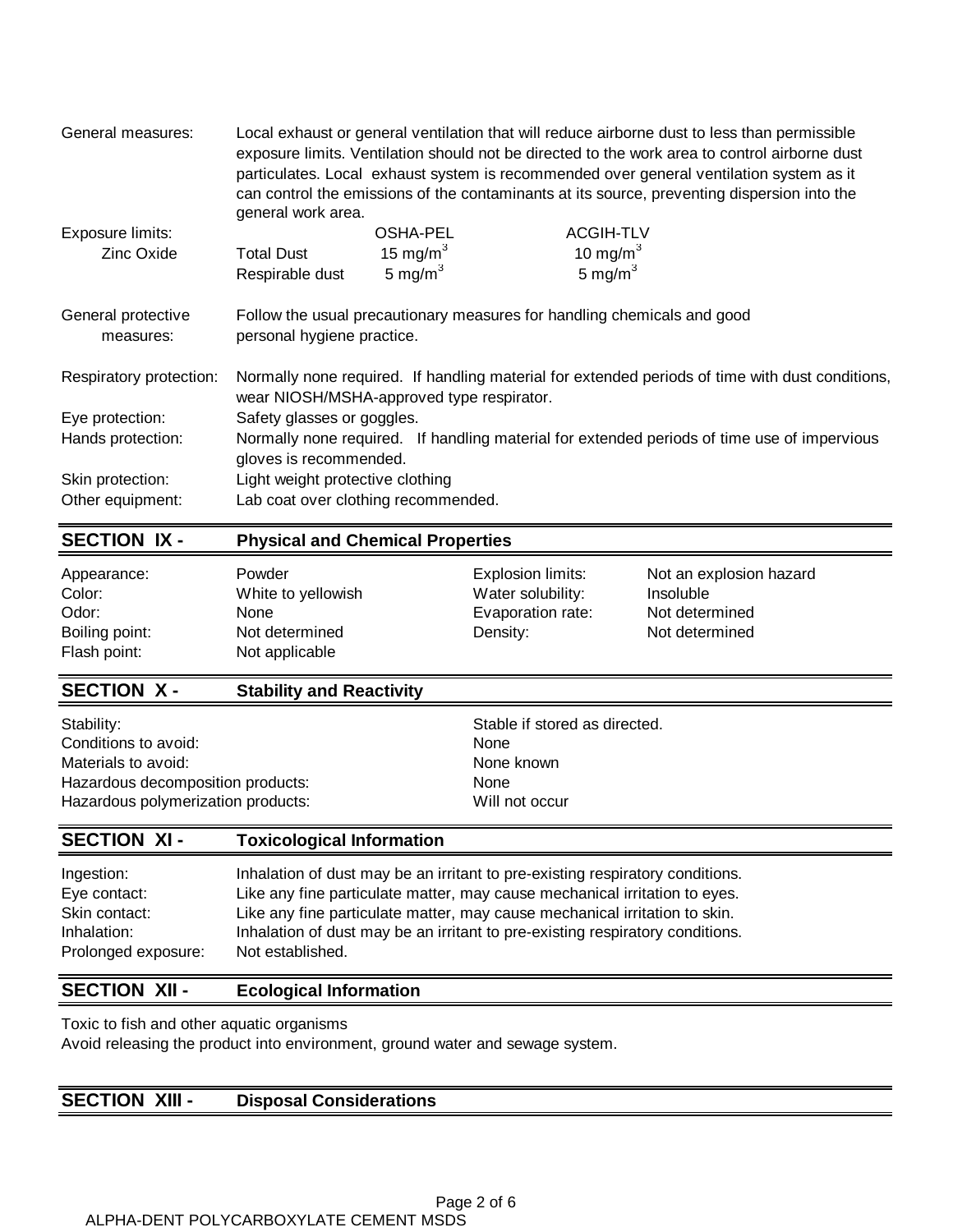Do not dispose together with household garbage. Do not allow product to reach sewage system. Dispose in accordance with Federal, State and local environmental regulations.

| <b>SECTION XIV -</b><br><b>Transport Information</b>                       |                 |                              |  |
|----------------------------------------------------------------------------|-----------------|------------------------------|--|
| DOT Hazard Class:<br>Not listed<br>UN No.: No applicable information found |                 |                              |  |
| <b>SECTION XV-</b><br><b>Regulatory Information</b>                        |                 |                              |  |
| CLASSIFICATION IN ACCORDANCE WITH EEC DIRECTIVES.                          |                 |                              |  |
| Hazard Classification Symbol:                                              | N               | Dangerous fo the environment |  |
| Risk statements:                                                           | R 50, R 53      | Toxic to aquatic organisms   |  |
| <b>Safety Statements:</b>                                                  | S <sub>22</sub> | Do not breath dust           |  |
|                                                                            |                 |                              |  |

## **SECTION XVI - Other Information**

|                       | NFPA Hazard<br>Classification: | <b>HMIS Hazard</b><br>Classification: |
|-----------------------|--------------------------------|---------------------------------------|
| Health                |                                |                                       |
| Flammability          |                                |                                       |
| Reactivity            |                                |                                       |
| Specific Hazard / PPE | N/A                            | <b>PPE - Dust mask</b>                |

NFPA - National Fire Protection Association

N/A - Not Applicable

N/E - Not Established

#### **CAUTION: PRODUCT FOR PROFESSIONAL USE ONLY.**

The above information is based on presently available data and to our best knowledge for handling the product under normal conditions. Any use of this product in any way not indicated on this document or using it together with any other process/procedure will be exclusively under the user's responsibility.

## MATERIAL SAFETY DATA SHEET

### **SECTION I - Product / Company Identification**

Part (Item) Number: 306-0101-001

#### Product Trade Name: **POLYCARBOXYLATE CEMENT - LIQUID**

Manufacturer: DENTAL TECHNOLOGIES, INC. Address: 6901 N. HAMLIN AVENUE City, State, Zip: LINCOLNWOOD, IL. 60712 U.S.A.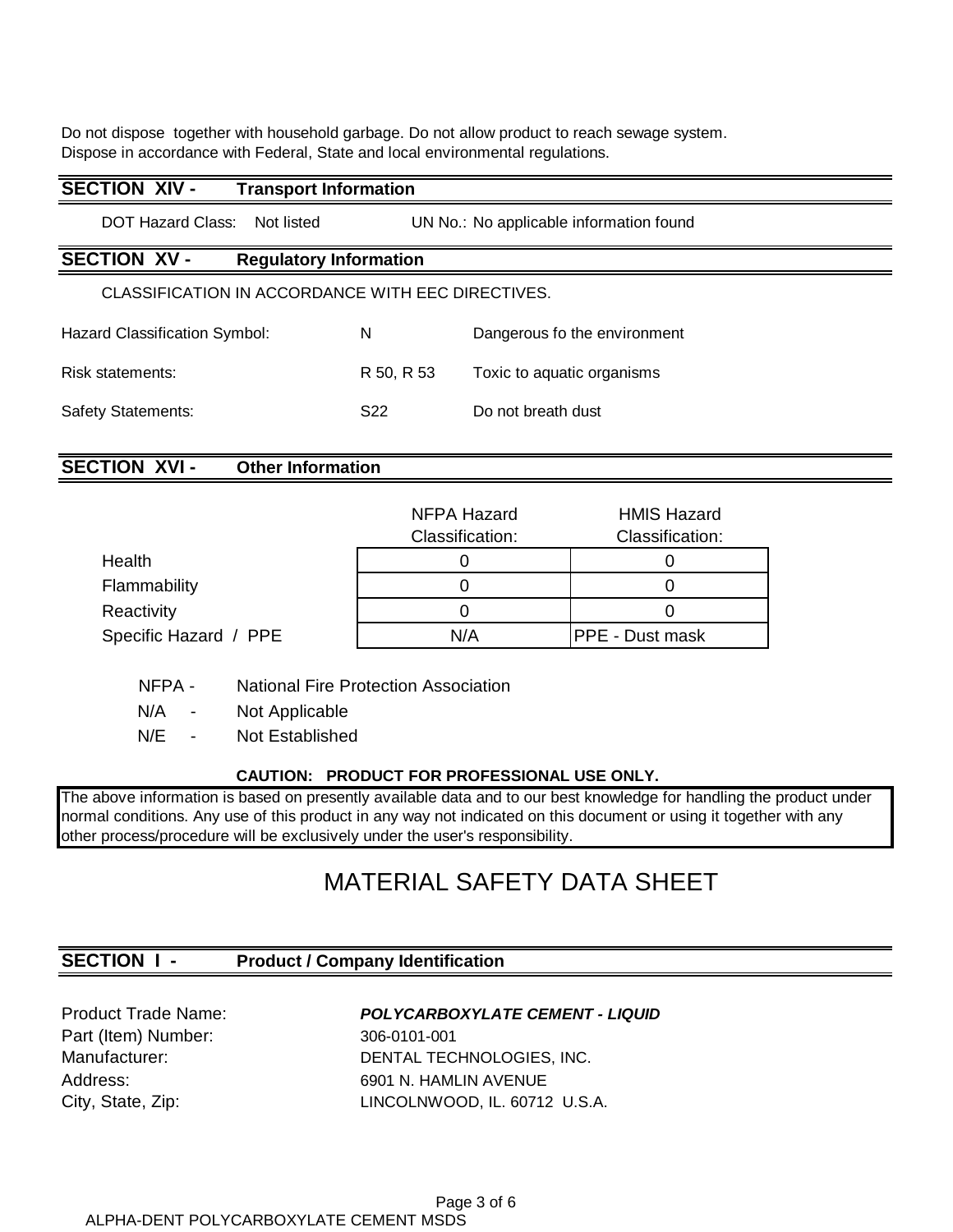Information Telephone Number: (800) 835-0885 / (847) 677-5500

| SECTION II -                 | Hazardous Ingredients/Identity Information |                          |                  |  |
|------------------------------|--------------------------------------------|--------------------------|------------------|--|
| <b>Hazardous Components:</b> | <b>Concentration</b>                       | <b>CAS NO. \ZARD COI</b> | <b>RISK CODE</b> |  |
| Polyacrylic acid             | 9003-01-4                                  | Xi                       | R36/38           |  |

#### **SECTION III - Hazards Identification**

HAZARD CLASSIFICATION **Xi - Irritant**

| <b>First Aid Measures</b>                                                                                  |
|------------------------------------------------------------------------------------------------------------|
|                                                                                                            |
| Immediately wash the affected skin with plenty of water and soap while removing                            |
| contaminated clothing and shoes. Rinse thoroughly. Wash clothing before reuse.                             |
| Do not induce vomiting. Rinse mouth and drink plenty of water.                                             |
| Seek medical help immediately.                                                                             |
| Supply fresh air,                                                                                          |
| Wash open eye with running water for 15 minutes. Seek immediate medical attention by<br>an Opthalmologist. |
|                                                                                                            |

## **SECTION V - Fire-fighting Measures.**

| Suitable extinguishing media:   | Carbon dioxide, water spray,                                                                     |
|---------------------------------|--------------------------------------------------------------------------------------------------|
| Unsuitable extinguishing media: | N/A                                                                                              |
| Unusual fire hazard             | During fire, irritating gasses from the decomposition of the polyacrylic acid<br>may be present. |
| Special firefighting measures:  | Wear full protective clothing and self-contained breathing apparatus.                            |

## **SECTION VI - Accidental Release Measures**

| Personal precautions:      | See handling precautions of Section VII and personal protection in Section VIII |
|----------------------------|---------------------------------------------------------------------------------|
| Environmental precautions: | Keep spilled material out of sewers.                                            |
| Reclaiming methods:        | Absorb with liquid absorbent material such as sand, sawdust, acid binders,      |
|                            | diatomite, etc. Neutralize acid before disposal as hazardous waste.             |

#### . **SECTION VII - Handling and Storage**

| Handling:         | Follow normal procedures for handling chemicals. |
|-------------------|--------------------------------------------------|
| Storage:          | Store at room temperature                        |
| Incompatibilities | Bases                                            |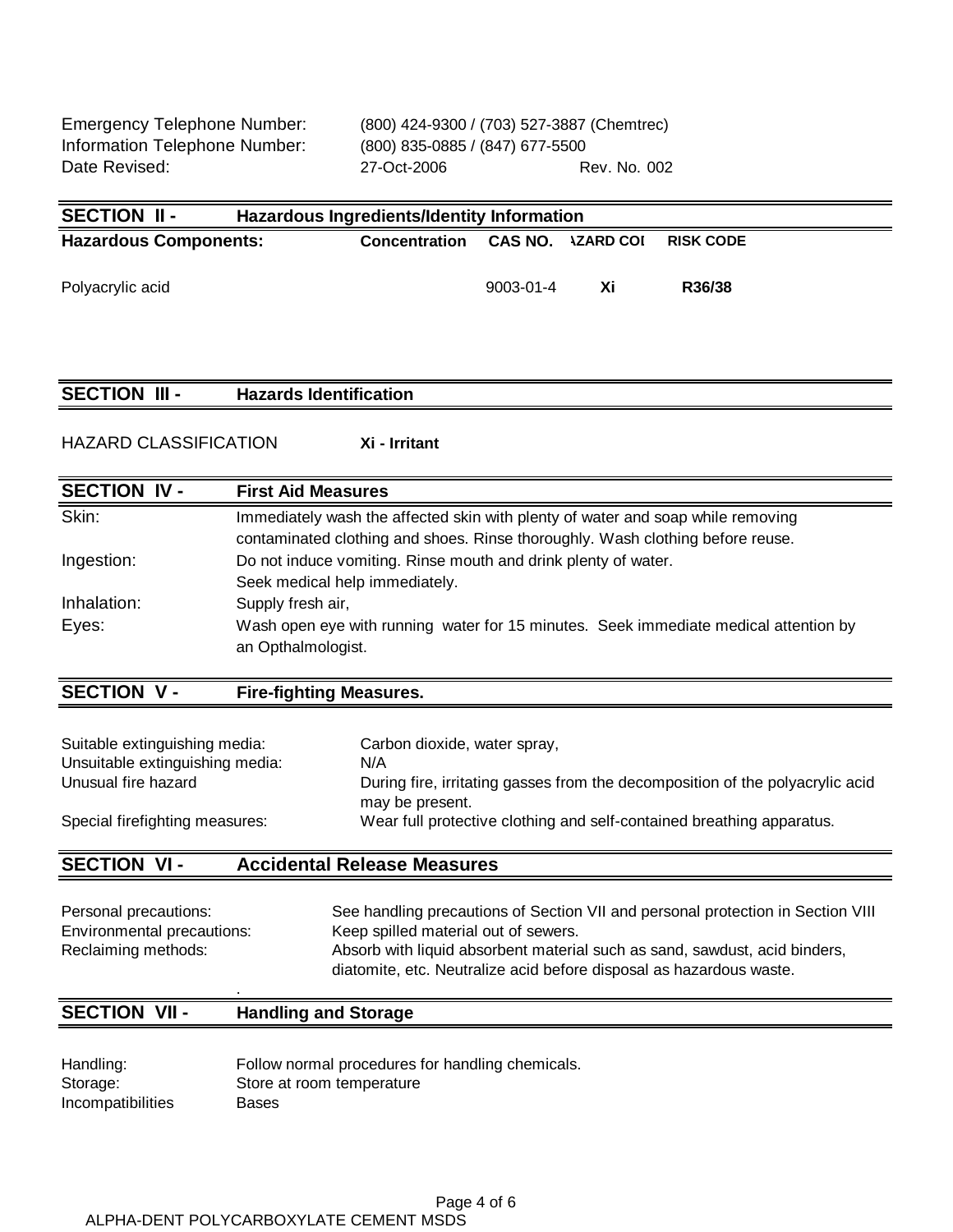## **SECTION VIII - Exposure Controls / Personal Protection**

| Exposure limits:             | <b>OSHA-PEL</b>                                                                                                                                  |             | <b>ACGIH-TLV</b> |             |
|------------------------------|--------------------------------------------------------------------------------------------------------------------------------------------------|-------------|------------------|-------------|
|                              | TWA                                                                                                                                              | <b>STEL</b> | <b>TWA</b>       | <b>STEL</b> |
| Polyacrylic acid             | N/A                                                                                                                                              | N/A         | N/A              | N/A         |
| General ventilation:         | Local or general exhaust system is recommended.                                                                                                  |             |                  |             |
| General protective measures: | Follow the usual precautionary measures for handling chemicals and exercise<br>good personal hygiene practice. Avoid contact with skin and eyes. |             |                  |             |
| Respiratory protection:      | None required in normal use.                                                                                                                     |             |                  |             |
| Eye protection:              | Use safety glasses or goggles.                                                                                                                   |             |                  |             |
| Hands protection:            | Use of non-permeable gloves is recommended                                                                                                       |             |                  |             |
| Skin protection:             | Light weight protective clothing                                                                                                                 |             |                  |             |
| Other equipment:             | Lab coat over clothing is recommended.                                                                                                           |             |                  |             |

| <b>SECTION IX -</b> |                      | <b>Physical and Chemical Properties</b> |                    |  |  |
|---------------------|----------------------|-----------------------------------------|--------------------|--|--|
| Appearance:         | Clear viscous liquid | Explosion limits:                       | N/A                |  |  |
| Color               | <b>Colorless</b>     | Water solubility:                       | Completely soluble |  |  |
| Odor                | Slight acrylic odor  | Evaporation rate:                       | N/E                |  |  |
| Boiling point:      | N/E                  | Specific gravity range: 1.10 - 1.30     |                    |  |  |
| Flash point         | N/A                  |                                         |                    |  |  |

| <b>SECTION X-</b>                  | <b>Stability and Reactivity</b> |                                                  |
|------------------------------------|---------------------------------|--------------------------------------------------|
| Stability:                         |                                 | Stable if stored as directed.                    |
| Conditions to avoid                |                                 | Heat and direct sunlight                         |
| Materials to avoid                 |                                 | Strong caustics, metals, strong oxidixing agents |
| Hazardous decomposition products:  |                                 | Oxides of carbon                                 |
| Hazardous polymerization products: |                                 | May auto polymerize                              |

| <b>SECTION XI-</b>  | <b>Toxicological Information</b>                                                                                                 |
|---------------------|----------------------------------------------------------------------------------------------------------------------------------|
| Ingestion:          | Irritant. May cause sore throat, abdominal pain, nausea, severe burns to mouth, throat,<br>upper respiratory tract, and stomach. |
| Eye contact:        | Corrosive. May cause redness, pain, blurred vision, eye burns.                                                                   |
| Skin contact:       | Irritant. May cause redness, pain, skin burns.                                                                                   |
| Inhalation:         | Not an inhalation hazard under normal use.                                                                                       |
| Prolonged exposure: | No information found.                                                                                                            |

## **SECTION XII - Ecological Information**

Data not available

## **SECTION XIII - Disposal Considerations**